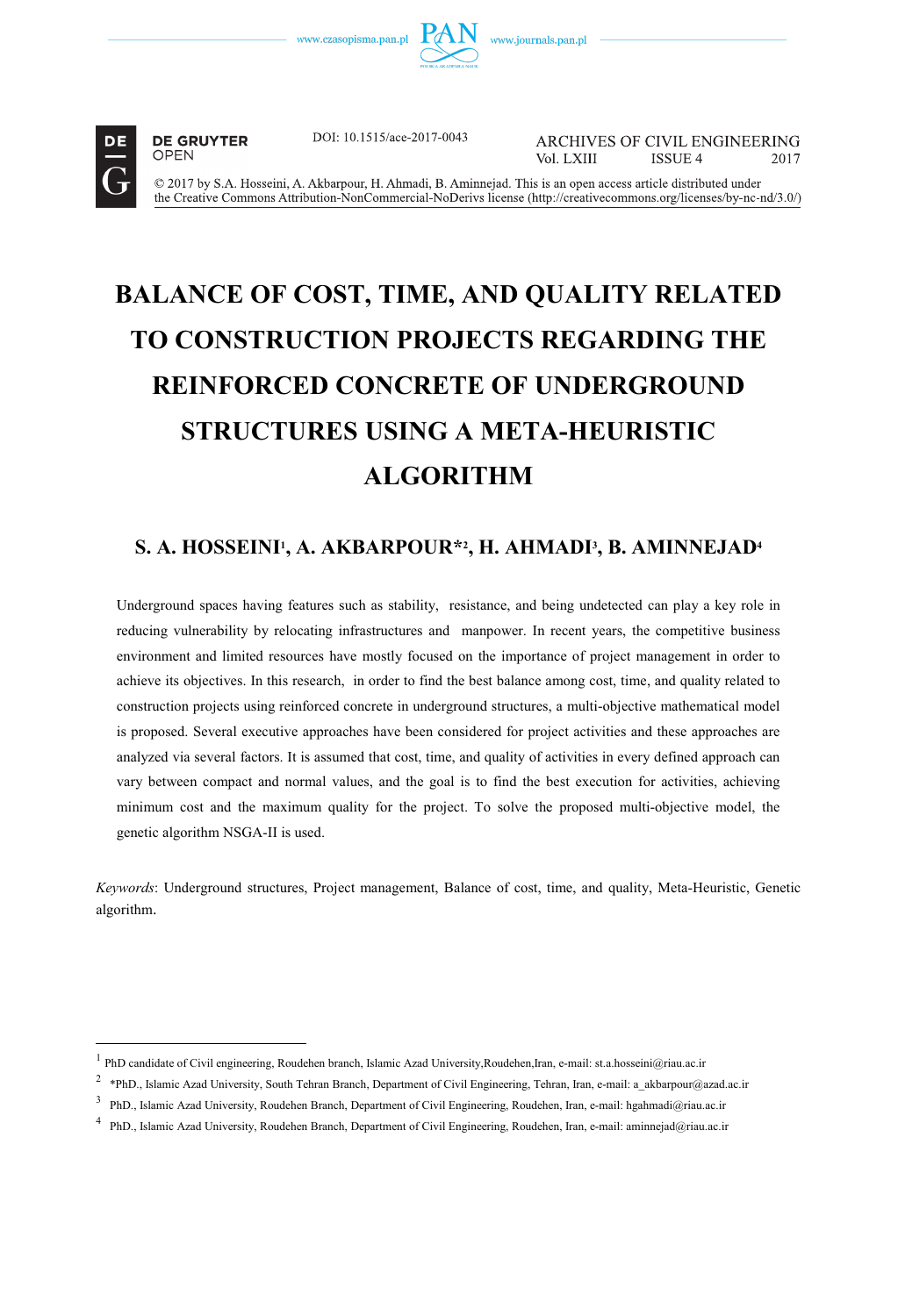

## **1. INTRODUCTION**

Throughout human history, only a few years can be found in which no war has happened. With the adventing of mankind to an era of evolving technologies, not only this factor not decrease, but methods of warfare have changed in ways where losing hundreds of people has become possible in a fraction of a second, and these destructive events have occurred several times over the last century. Using underground spaces for a variety of applications can reduce vulnerability. Reinforced concrete of underground structures can absorb energy of explosions. By providing sufficient slag, increased safety can be created in these spaces. In this regard, an important advantage of embedded spaces in addition to heavy structure and soil cover, is its limited number of openings, entrances, and exits to the ground level. Therefore, underground spaces are valuable shelters in emergencies. Nowadays, even in countries with less probability of getting involved in a war, different applications of underground spaces are being exploited (Jalali and Hashemi Fesharaki [1]), (Asgharian Jedi [2]).

A safe space refers to a closed space which provides enough security for inner residents or facilities against various forms of attack. This space has its own specific requirements so it needs special architectural, structural, and infrastructural considerations of its own. Appropriate safe spaces must be able to resist wave blasts, quivers of classic weapons, penetration of heat, and also radiation effects of nuclear weapons and chemical gases. Naturally, obtaining such space requires considerable financial backing, expertise, and executional resources (Ghani [3]), (Nouroozi [4]).

The idea of constructing a safe space is to reduce or eliminate the effects of destruction and radiation due to classic (or nuclear) bombardment and special equipment. In air strikes, bombs with massive explosion and destructive power are usually used, and so through the collision of these bombs onto their targets, a very high level of kinetic energy is created. This kinetic energy propagates as pressure and heat in the environment which would disrupt and destroy the target. Occasionally, protection against bombings in buildings and facilities is provided by retrofitting against a direct hit. This is done for very important spaces such as command posts and vital infrastructures. However, in other cases, this is unreasonable from an economical perspective, so buried or semi-buried safe spaces are often used (Movahedinia [5]). In Table 1, advantages and disadvantages of using underground spaces are presented. Classification of underground space applications is presented in Table 2. The sample examined in this study is an infrastructure type. The information given in Tables 1 and 2 is about the introduction of underground structures.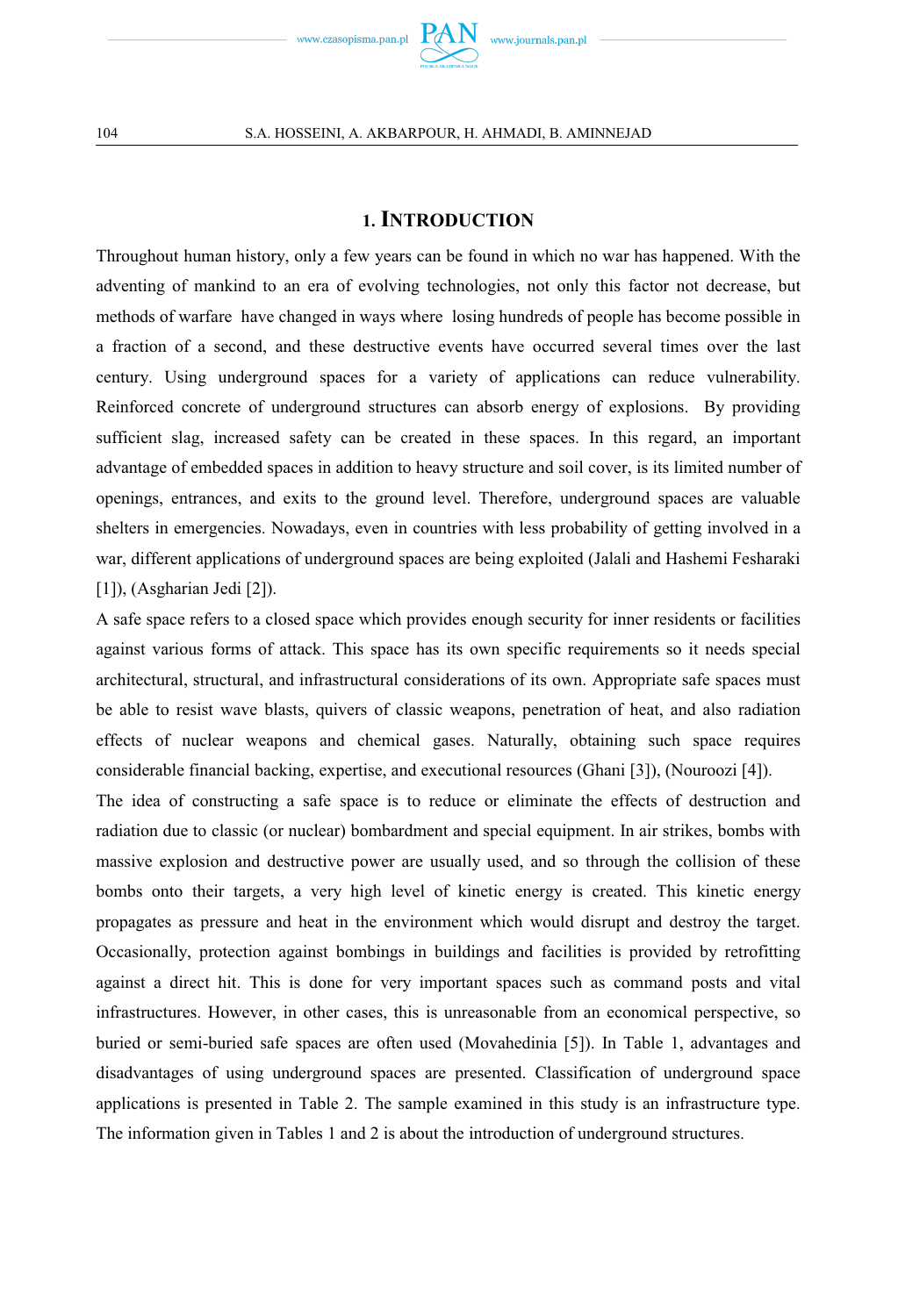

| Category                 | <b>Application</b> | <b>Potential Benefits</b>                | <b>Potential Problems</b>                           |
|--------------------------|--------------------|------------------------------------------|-----------------------------------------------------|
|                          |                    | Proximity (nearby facilities)            |                                                     |
|                          |                    | The lack of space on the surface         | Bad geological conditions                           |
|                          | Localization       | Service providing by saving on the       | Unknown geology and execution problems              |
|                          |                    | ground space                             |                                                     |
|                          |                    | Climate Protection (heat, cold and       |                                                     |
|                          |                    | etc)                                     | Climatic issues in very hot or very humid areas     |
| Physical-spacial         | Segregation        | Protection (noise, vibration, blast, air | Communication problems                              |
|                          |                    | pollution)                               | Human issues                                        |
|                          |                    | Security                                 |                                                     |
|                          |                    | No effects on urban landscape            | Aesthetics (no exterior, attention and skill in     |
|                          |                    | Environmental issues (maintaining        | interior design)                                    |
|                          | Protection         | landscapes, natural ecology and etc)     | Environmental issues (ecological damage when        |
|                          |                    | The interior design is highlighted       | drilling and construction, drainage problem)        |
|                          |                    |                                          | Design limitations due to columns, number of        |
|                          |                    | Free from ground topographic             | required entries and etc                            |
|                          | Outline            | constraints and nearby facilities        | Limited access                                      |
|                          |                    |                                          | Garbage and waste transfer problems                 |
|                          |                    | Cost reduction of providing the land     |                                                     |
|                          | Initial costs      | Savings in the costs of construction     | Harsh working conditions during construction        |
|                          |                    | (construction, environment and           | Limited access                                      |
|                          |                    | scale)                                   | Excavation and removal of materials                 |
|                          |                    | Sale of extracted materials              | Construction delays due to unexpected               |
|                          |                    | Cost reduction in architecture,          | obstacles                                           |
|                          |                    | domestic equipment and etc               | High maintenance costs                              |
| <b>Development Costs</b> |                    | Stable environmental conditions and      | Costly ventilation and lighting                     |
|                          |                    | lack of erosion                          | More difficult access to the facilities in order to |
|                          | Operating          | Reduced insurance costs due to the       | repair                                              |
|                          | costs              | more established protection              | The high cost of maintenance compared to on         |
|                          |                    | Reduced energy consumption               | the ground spaces                                   |
|                          |                    | Efficiency in land use                   |                                                     |
|                          |                    | Efficiency of the transport system       | Environmental problems (drainage, waste             |
|                          |                    | Energy savings                           | disposal and pollution penetration)                 |
|                          | Social             | More preparedness against disasters      | The impossibility of changing the application       |
|                          | <b>Buildings</b>   | Providing better security                | and different forms of facilities                   |
| <b>Social Issues</b>     |                    | Construction with less damage to the     | High energy consumption during construction         |
|                          |                    | environment                              |                                                     |
|                          |                    |                                          |                                                     |

#### Table 1. advantages and disadvantages of using underground spaces (Sterling and Carmody [6]).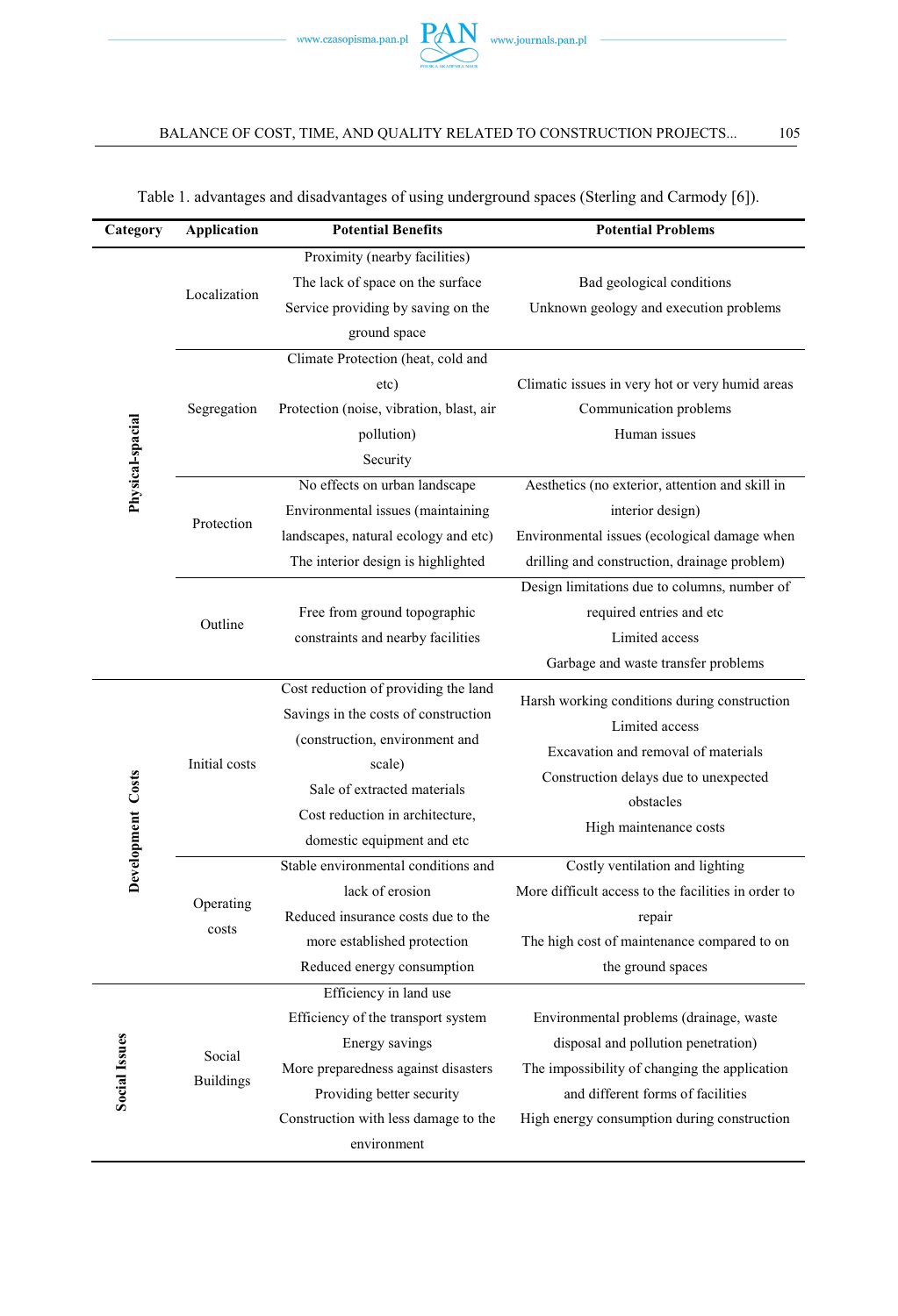

| $\label{eq:ategories} \textbf{Categorical}$ | Human use                    | <b>Production use</b>       |
|---------------------------------------------|------------------------------|-----------------------------|
| Residential                                 | Single-family                |                             |
|                                             | Multi-families               |                             |
|                                             | Religious                    |                             |
|                                             | Leisure – recreational       | Industrial                  |
| Non-                                        | Cultural                     | Parking                     |
| residential                                 | Administrative               | Warehousing                 |
|                                             | Commercial                   | Agricultural                |
|                                             | Health care facilities       |                             |
|                                             |                              | Transportation of goods     |
|                                             |                              | Public facilities           |
| Infrastructure                              | Transportation of passengers | Energy                      |
|                                             |                              | Consumption                 |
|                                             |                              | Mines                       |
|                                             |                              | Military installations      |
|                                             | Defense                      | Hangar of airplanes         |
| Military                                    | Shelter                      | Arsenal                     |
|                                             |                              | Command and control centers |
|                                             |                              | Data center                 |
|                                             |                              |                             |

## Table 2. Classification of underground space applications

Project management is an organized system for the management of resources, so that the project is completed with a certain clear vision and meets the requirements of quality, time, and cost (Burke [7]). Construction projects, like any other activities and projects, have their own limitations. In project management, traditionally, these limitations are scope, time, and cost. These three factors are also referred to as the project management triangle, in which each limitation represents one side of the triangle. As in geometry; if one side changes, the remaining sides change too, showing that in project management any variation of a given factor effects other factors as well. The project management triangle can also be used for relationships between time, cost, and quality (Clements and Gido [8]). The project triangle shown in Fig. 1, means that every project has three constraints which are time, cost, and scope.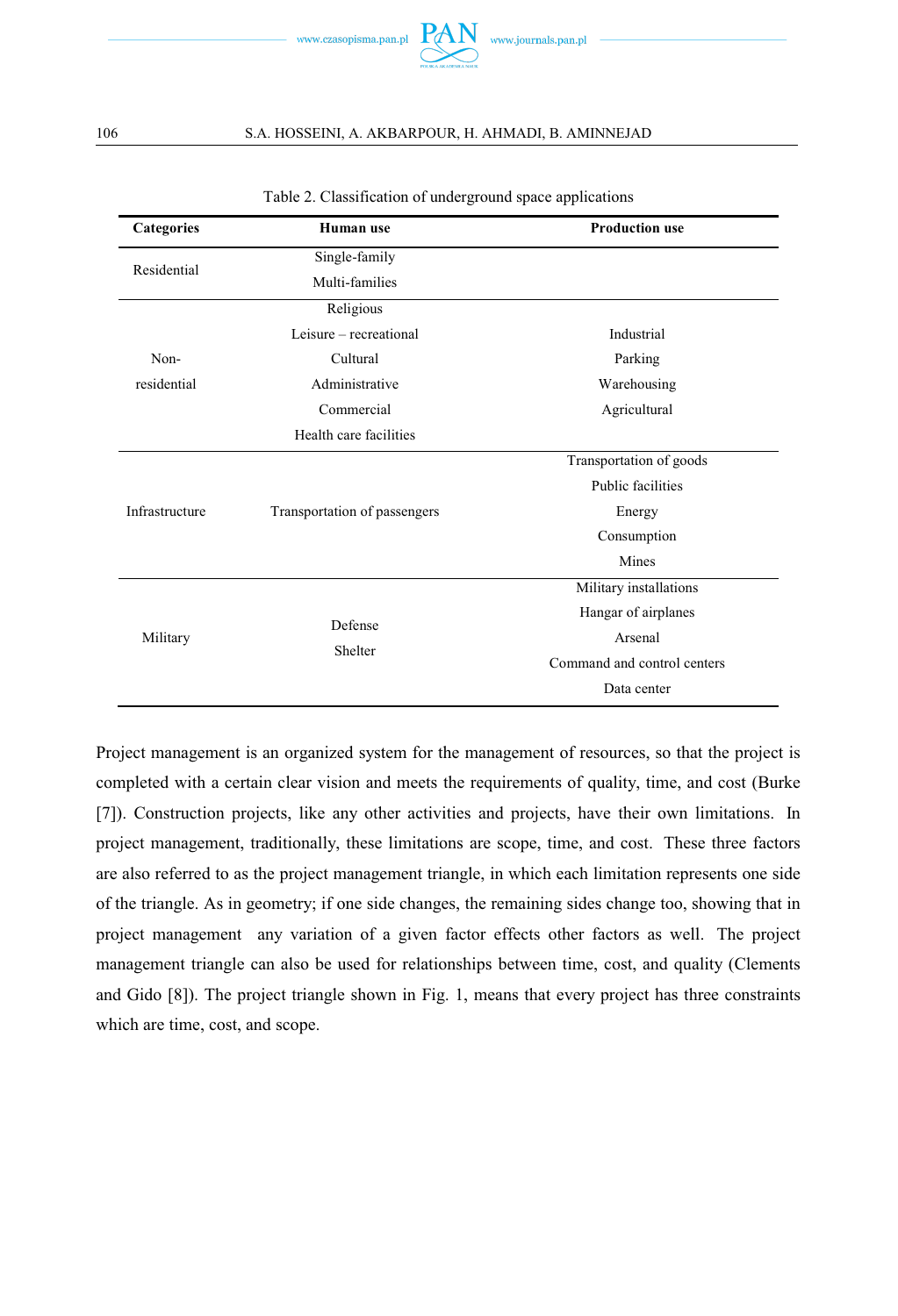



Fig .1- Project management triangle

The balance between cost, time, and quality is one of the most important issues in project management and contractor interest in the project. The main objective of balancing the time and cost of a project is to analyze the sensitivity of project costs in regards to changes of the duration related to activities in order to obtain the best combination of the duration of activities in a way that minimizes total project costs, including direct costs and indirect costs (Zheng and Mao [9]). In fact, the balancing models of time and cost are searching for solutions as optimum allocation of resources to activities, so that in each of these solutions time and costs are minimized (Vanhoucke and Debels [10]).

In general, the issue of balancing cost, time, and quality simultaneously tries to consider three important factors in project management. It is easy to understand that this issue is a multi-objective one at the essence and can be modeled in the form of multi-objective models (Shuquan and Kongguo [11]). The structure of such a model includes a number of options for each activity, and the model tries to choose the ones with minimum costs and time and highest quality, but a balancing takes place for this selection, since high quality and speed come with a price, and execution of a costly project might not be possible. This research tries to model the problem of balancing cost, time, and quality in the form of a multi-objective problem and then solve it using meta-heuristic algorithms.

## **2. THEORETICAL FOUNDATIONS**

**Balance of Time, Cost, and Quality:** The balancing models of time and cost are trying to find optimum solutions for allocations of resources to activities so that in each of these solutions time and costs are minimized. A project should be planned according to its resources. The duration of an activity can be considered as a function of available resources. Also, the quality of the project is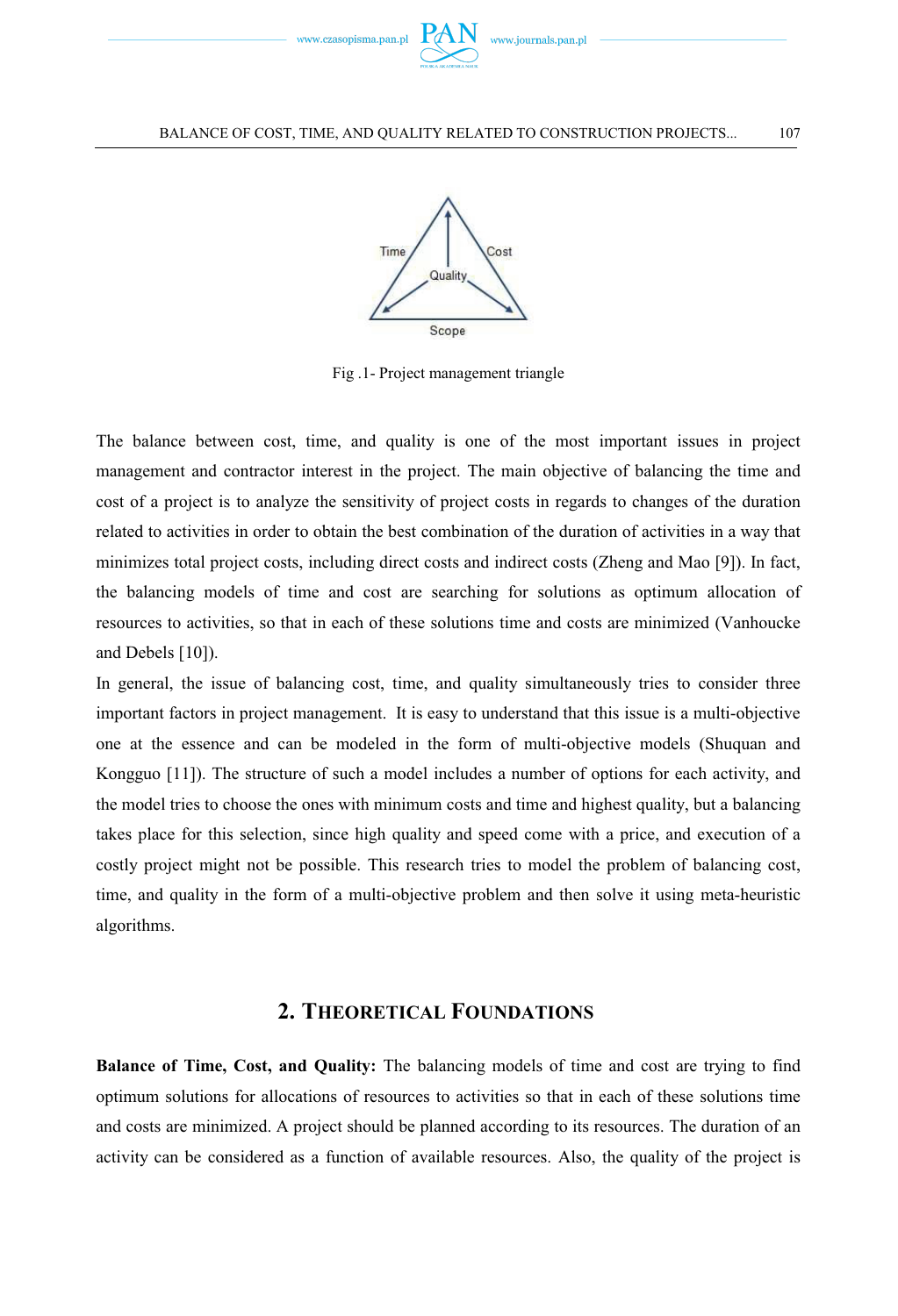

somehow a function of time and cost, and in addition, different sources have different costs and qualities. In general, the balance of these three factors tries to consider three important issues at the same time in project management. It easily can be seen that at the essence, this issue is a multiobjective one and in the end the project planner/manager must balance all three factors of the project (Assadipour and Iranmanesh [12]).

**Genetic Algorithm:** In this algorithm, past data is used based on its hereditary nature. In the mathematical model of genetic methods, all genetic operators are simulated and their combinations identify a natural process of selecting the best solution. In this method, a sample of all the variables related to decision-making influencing the objective function are considered as a member, whereas some of these samples form a set of members called "sample population" in the variables of space. Then, by executing genetic operators on members and the initial population, a new generation with better merit is created. Repeating this process over and over over several generations will result in the most qualified generation; the optimal solution. By mathematically simulating and evolving genetic operators in a comprehensive search on a range of solutions during a series of generations, the most perfect sample is obtained giving the best optimization of the objective function meeting limitations (Deb, et al. [13]).

## **3. BACKGROUND OF RESEARCH**

In recent decades, various methods related to optimizing the combination of time, cost, and quality of projects have been introduced. Considering quality as an optimization target in selecting executive methods of projects has become the center of attention. Most of the articles have been dedicated to the optimization of time and cost simultaneously. Surveys have shown that the issue of balance between the main criteria of a project, which was first brought up in 1961 and was related to two factors - time and cost, was gradually considered in projects by the emerging of quality in modern engineering contracts, the balancing of time and quality costs.

The proposed methods in projects related to optimization of the three factors mentioned above in executive projects can generally be categorized into three groups; heuristic, mathematical, and meta-heuristic. The Fondahl method (Fondahl [14]), a structural method of computing project cost by Prager (Prager [15]), and a hardship method by Moslehi (Moselhi [16]) are among heuristic the methods used. The linear planning method by Kelley (Kelley Jr [17]), a linear planning method by Hendrickson (Hendrickson and Au [18]), a linear planning method by Pagnoni (Pagnoni [19]), an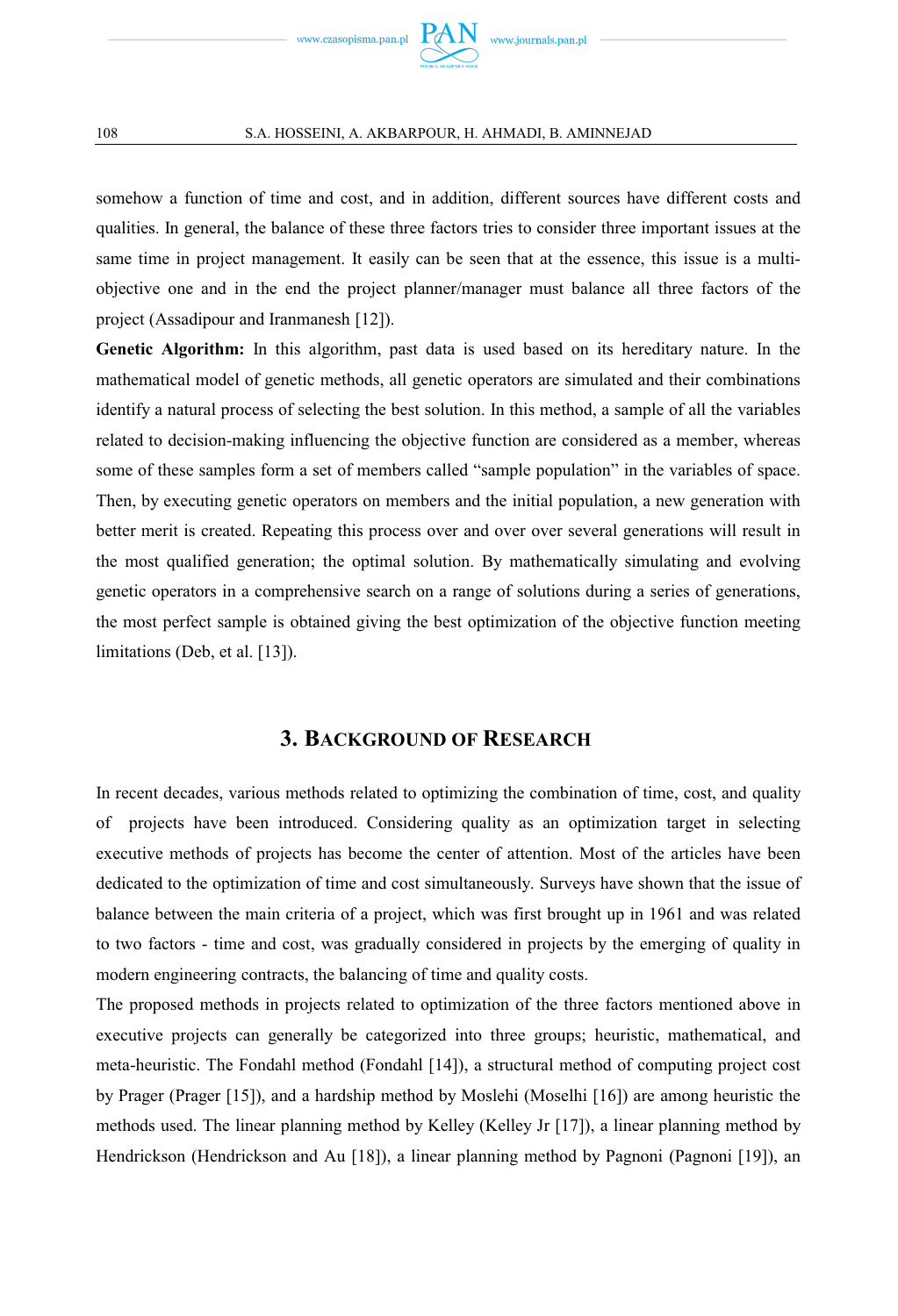

integer planning method by Patterson (Patterson and Huber [20]), and a combined linear planning method by Liu et. Al. (Liu and Rahbar [21]) are among the mathematical methods proposed by researchers in which the issue of time and cost balance is optimized by a single mathematical model.

Fennec et. Al. (Feng, et al. [22]) proposed a combined approach using a genetic algorithm and a simulation method to solve the problem of balancing time and cost under uncertainty. Yang (Yang [23]) used the dispersed particles algorithm for solving the problem of balancing the three factors mentioned previously. The objective function of this algorithm is defined as a multi-attribute desirability function, and grid computing is done by the critical path method.

Hong-mei et. al. (Hong-mei, et al. [24]) used a self-regulating ant colony algorithm in order to solve the balancing of time and cost discretely. Irregularities investigation is used to control ant colony algorithm factors and thereby prevents the premature convergence of it.

Assadipour (Assadipour and Iranmanesh [12]) presented a multi-objective meta-heuristic method to solve the problem of balance between time, cost, and quality. The mentioned algorithm, which is a cell composition genetic one and is an optimization method, tries to obtain a set of optimized Pareto answers in which the best possible schedule is achieved, and any change in this schedule to achieve a better answer in the three factors mentioned previously will results in adverse changes in the other Paretos.

Jolai et. Al. (Jolai and Assadipour [25]) have presented a meta-heuristic algorithm based on a genetic algorithm to solve a multi-objective scheduling problem looking for the Pareto boundary point in time, cost, and quality. The mentioned algorithm is a developed algorithm based on an edition of a genetic algorithm which is used for multi-objective problems.

Shrivastava (Shrivastava, et al. [26]) used the multi-objective ant colony algorithm for solving the problem of balancing time and cost. To assign weight factors to routes, a modified adaptive weighting method is used, so that gradually, by finding answers, the Pareto boundary is formed.

## **4. MULTI-OBJECTIVE MATHEMATICAL MODEL OF BALANCING COST, TIME AND QUALITY**

The model presented in this section is based on integer planning. In this model, several executive methods based on the combination of materials and labor are possible for each activity and these different executive methods will have different times, costs and quality.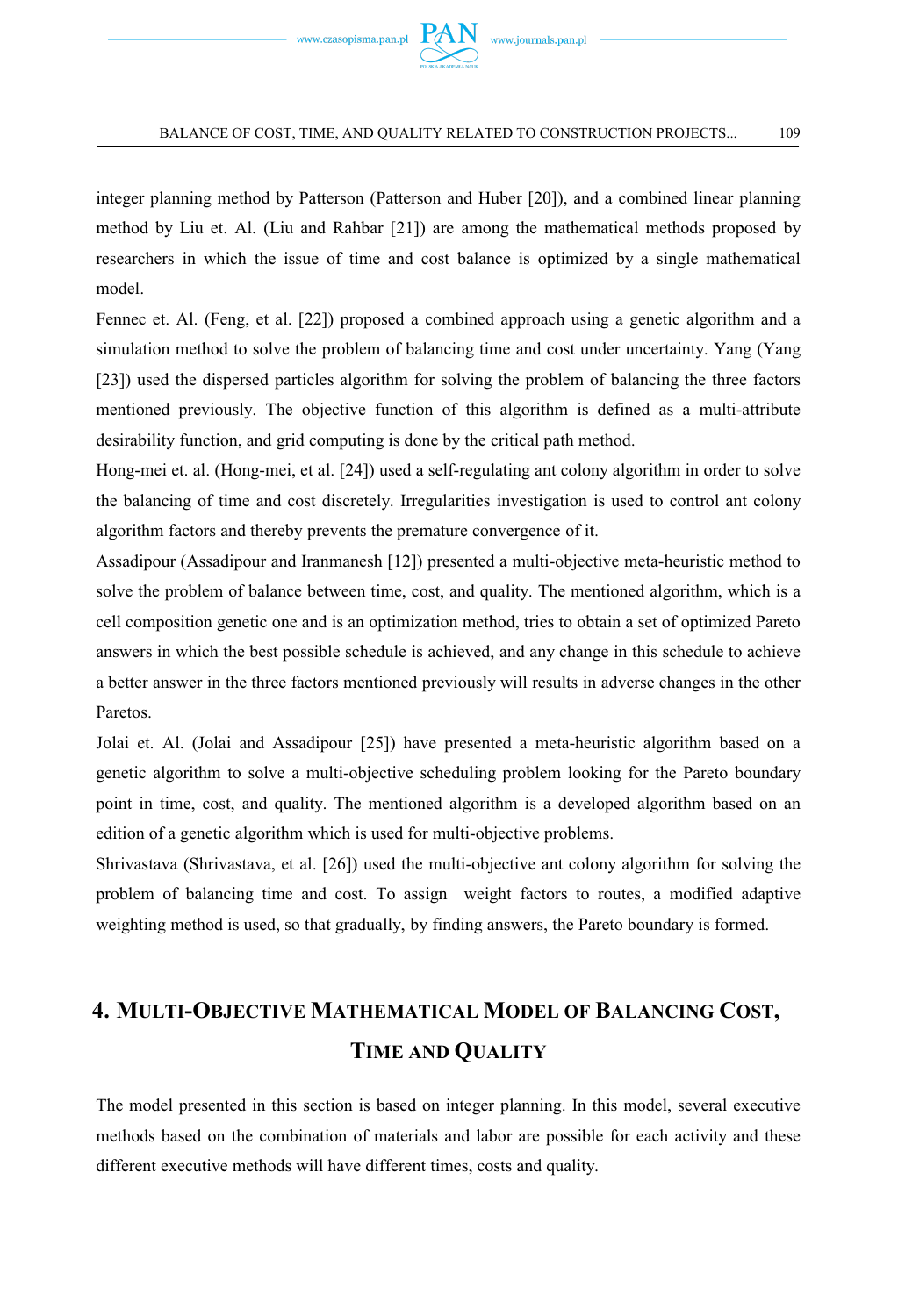

## **4.1. MODEL INDICES**

Indices that have been used in the model are presented in Table 3.

| Index                               | Character | <b>Counters</b>                 |  |
|-------------------------------------|-----------|---------------------------------|--|
| Project Events                      | m         | $1, 2, \ldots, i, j, \ldots, M$ |  |
| Activities in the graph             | n         | 1, 2, , N                       |  |
| Combination of activities and human |           | 1, 2, , K                       |  |
| resource for each activity          |           |                                 |  |

## Table 3. Model Indices

## **4.2. MODEL PARAMETERS**

Parameters that have been used in the model are presented in Table 4.

Table 4. Model Parameters

| Parameter  | <b>Description</b>                                                                               |
|------------|--------------------------------------------------------------------------------------------------|
| $nt_{ijk}$ | normal time of activity ij, if using combination k of materials and human resources              |
| $nc_{ijk}$ | normal cost of activity ij, if using combination k of materials and human resources              |
| $nq_{ijk}$ | normal quality of activity ij, if using combination k of materials and human resources           |
| $ct_{ijk}$ | intensive time of activity ij, if using combination k of materials and human resources           |
| $cc_{ijk}$ | intensive price of activity ij, if using combination k of materials and human resources          |
| $cq_{ijk}$ | intensive quality of activity ij, if using combination k of materials and human resources        |
|            | activity ij's width from origin of time changes vs. costs line, if using combination k of        |
| $A_{ijk}$  | materials and human resources                                                                    |
|            | activity ij's width from origin of time changes vs. quality line, if using combination k of      |
| $A'_{ijk}$ | materials and human resources                                                                    |
|            | gradient of activity ij's time changes vs. costs line, if using combination k of materials and   |
| $B_{ijk}$  | human resources                                                                                  |
|            | gradient of activity ij's time changes vs. quality line, if using combination k of materials and |
| $B_{ijk}$  | human resources                                                                                  |
| UT, UC     | upper limit for the project time and project cost                                                |
| LQ         | bottom limit for the project quality                                                             |
| PT, PC, PQ | project time, project cost and project quality                                                   |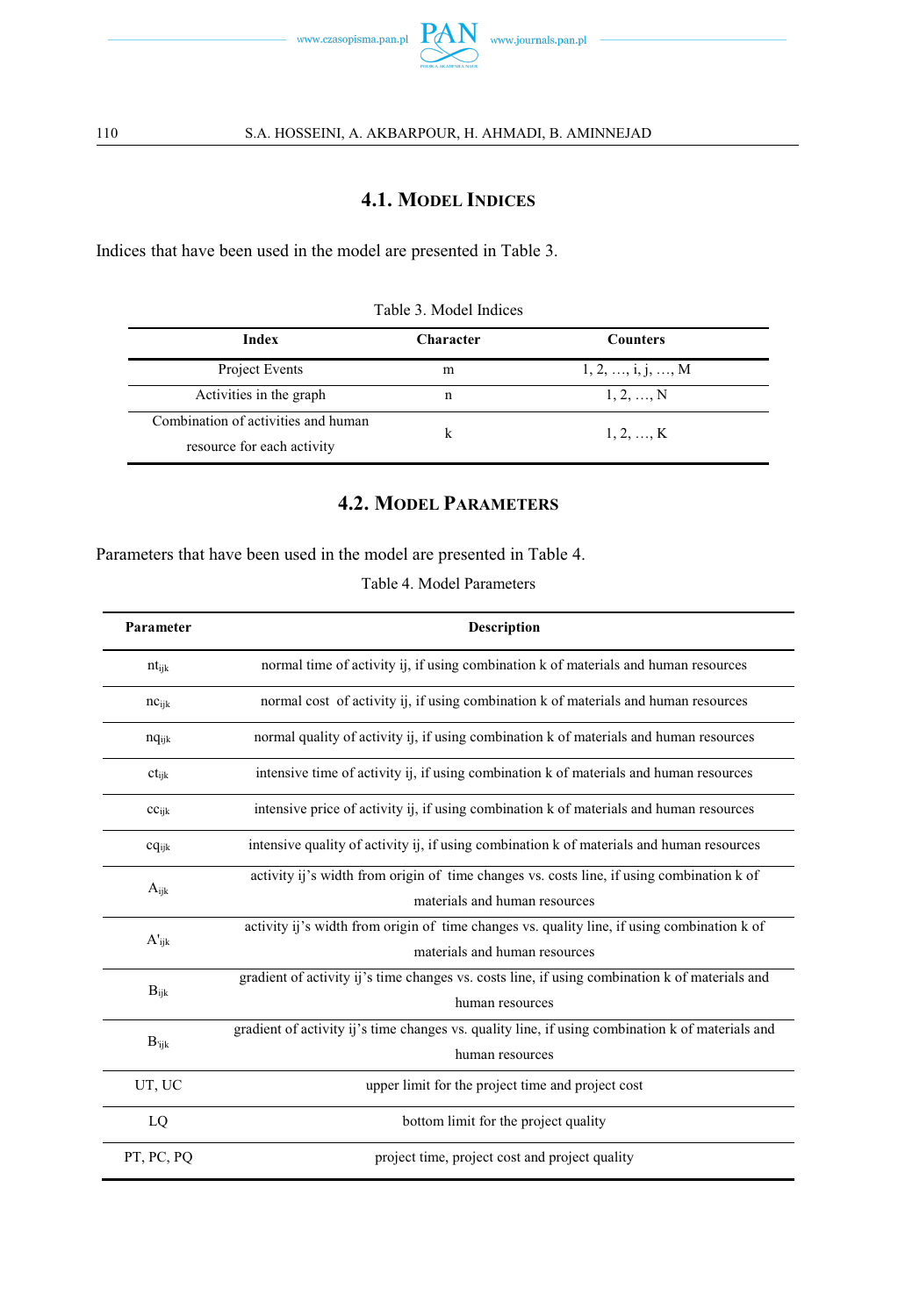

## **4.3. MODEL VARIABLES**

Decision variables are presented in Table 5.

| Variable  | <b>Description</b>                                                                                                                          |
|-----------|---------------------------------------------------------------------------------------------------------------------------------------------|
| Y,        | the earliest possible time for the event i                                                                                                  |
| $X_{ijk}$ | duration of activity ij, if using combination k of materials and human<br>resources which is selected as optimization variable by the model |
| $Z_{ijk}$ | zero or one variable, takes one if combination k of materials and human<br>resources is used for activity ij and takes zero otherwise       |

#### Table 5. Model Variables

## **4.4. OBJECTIVE FUNCTIONS**

Being a triple-objective model, three objective functions are defined as below:

Min PT=  $Y_M$ Min PC= $\sum_{ij} \sum_k Z_{ijk} (A_{ijk} - B_{ijk} X_{ijk})$ Max PQ= $\sum_{t} \sum_{k} Z_{tjk} (A'_{tjk} + B'_{tjk} X_{tjk})/N$ 

As it can be seen, the first objective function of the project is equal to the last event that should be minimized. The second objective function is the total costs of the project that should be minimized. The third objective function shows the average quality of the project that should be maximized.

## **4.5. MODEL CONSTRAINTS**

Model limitations include:

 $Y_1=0$ 

This limitation shows that opening event time of the project is equal to zero.

$$
Z_{ijk} \times ct_{ijk} \leq X_{ijk} \leq Z_{ijk} \times nt_{ijk} \qquad \forall i, j, k
$$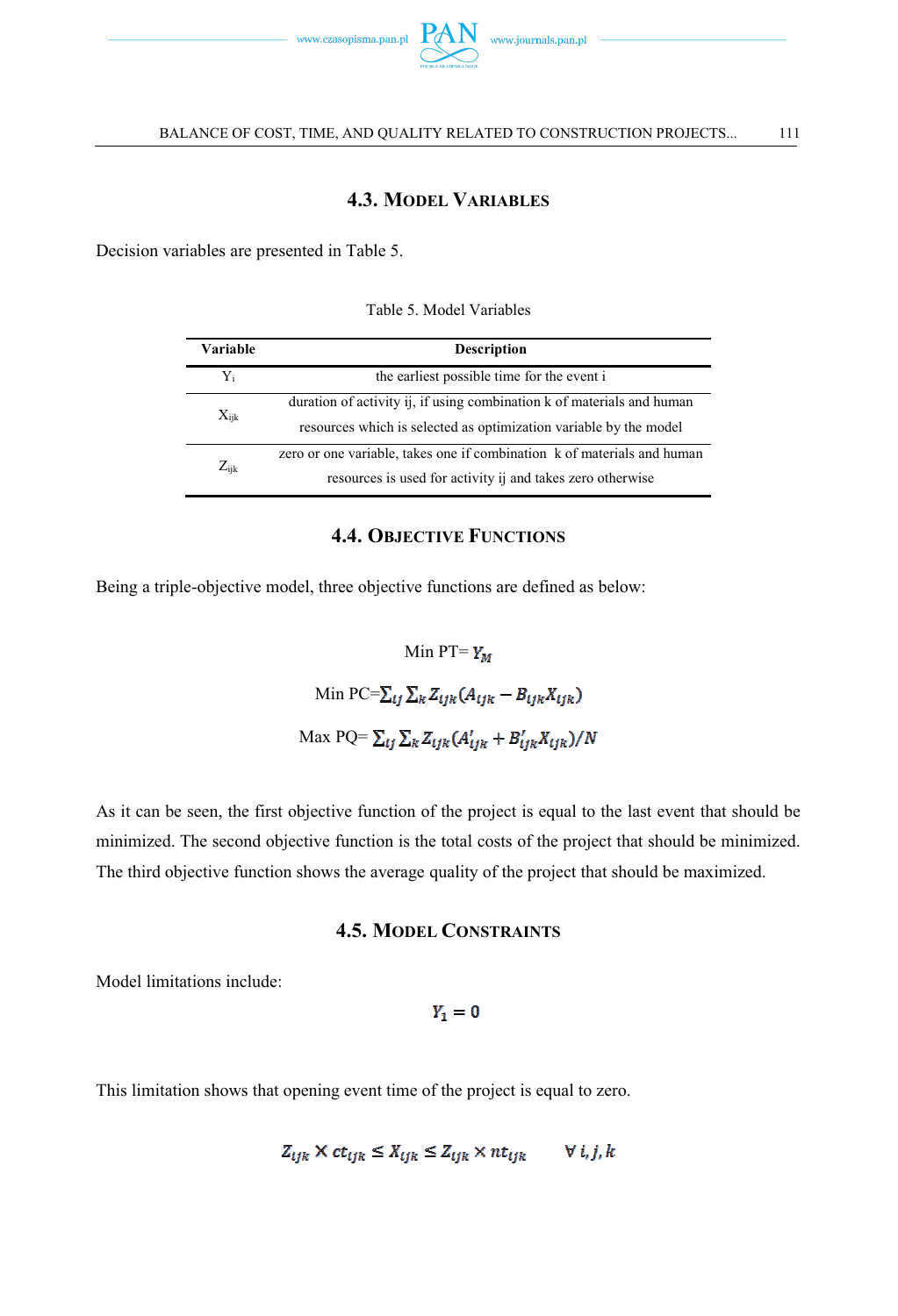

The above constraints show that the duration of an activity with a certain combination of materials and human resources should be between the normal and intensive value of it, if selected.

$$
Y_t + X_{tjk} Z_{tjk} - Y_j \le 0 \qquad \forall i, j, k
$$

The above constraints show the relationships between the time of each activity and duration of it so that the final time is obtained by adding duration to the initial time.

$$
\sum_k Z_{ijk} \geq 1 \qquad \forall i,j
$$

The above constraints show how the *k* different combinations is checked between *i* and *j* groups. As it can be seen, activity between two groups can be done with different execution methods, with different material, or even with different skill levels of manpower.

$$
B_{ijk} = \frac{(cc_{ijk} - nc_{ijk})}{(nt_{ijk} - ct_{ijk})} \qquad \forall i, j, k
$$
  

$$
B'_{ijk} = \frac{(nq_{ijk} - cq_{ijk})}{(nt_{ijk} - ct_{ijk})} \qquad \forall i, j, k
$$

The above constraints calculate a gradient of time vs. cost and time vs. quality lines, respectively.

$$
A_{ijk} = cc_{ijk} + B_{ijk}ct_{ijk} \t\t \forall i, j, k
$$
  

$$
A'_{ijk} = cq_{ijk} - B'_{ijk}ct_{ijk} \t\t \forall i, j, k
$$

and and

The above constraints calculate width from origin of time vs. cost and time vs. quality lines, respectively.

$$
X_{ijk} \ge 0 \quad \forall i, j, k
$$

$$
Z_{ijk} \in \{0, 1\} \qquad \forall i, j, k
$$

The above constraints show that the duration of each activity equals to or is greater than zero and variable  $Z_{ijk}$  should be zero or one.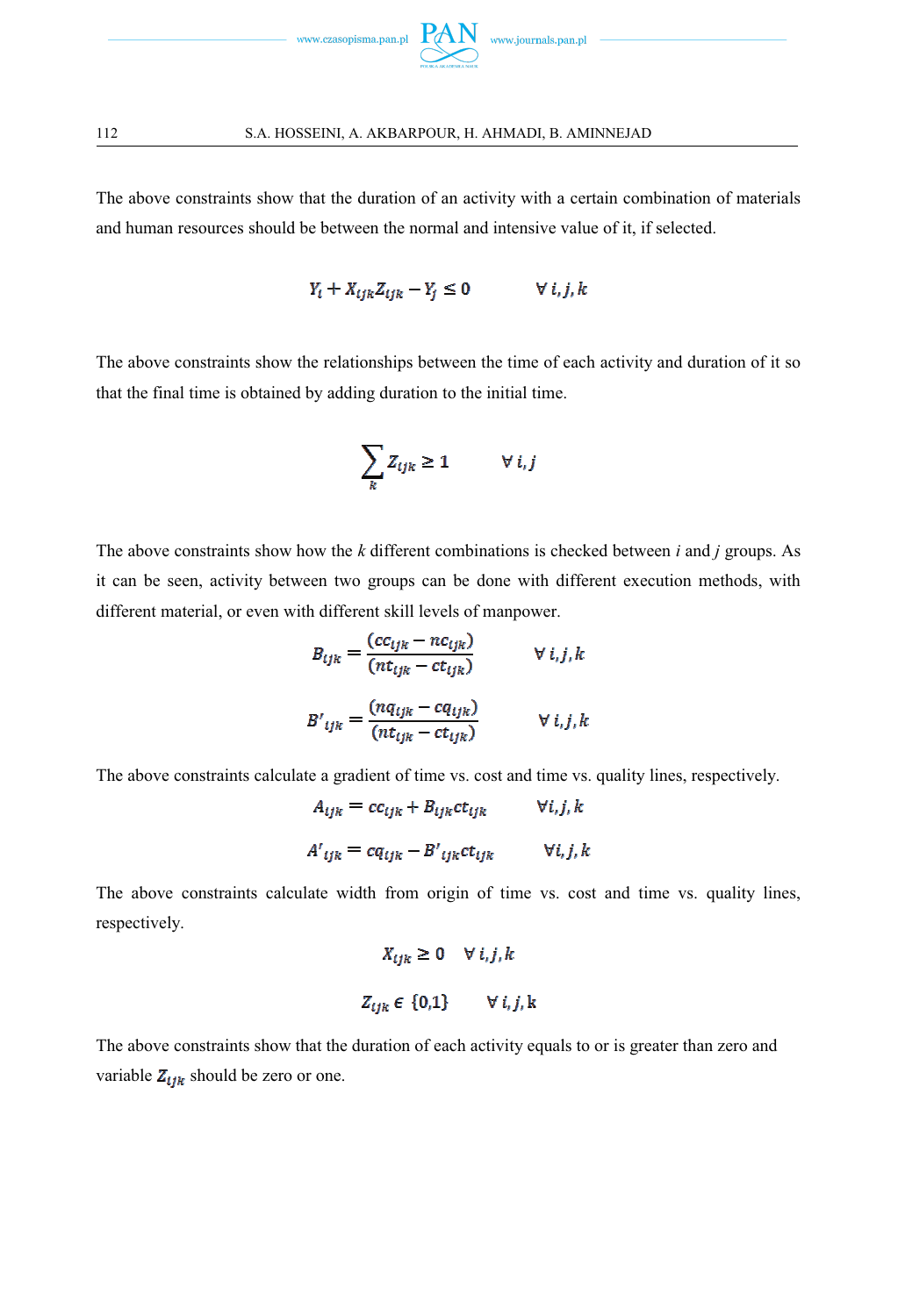

## **5. IMPLEMENTATION**

In order to use the model, it has to be implemented, so as a case study a plan to build a secure underground space is studied. Construction plans regarding reinforced concrete use in underground structures include the planning and design stages before the execution stage starts.



Fig. 2- Process planning construction related to reinforced concrete use in underground structures before the execution of plan

The items concerning reinforced concrete of an underground structure's construction plan (studies) are presented in Table 6.

|                               | Definition, over view of activity about underground structure, design character,  |           |  |
|-------------------------------|-----------------------------------------------------------------------------------|-----------|--|
| Definitions and general goals | main goal of plan, construction cost                                              |           |  |
| Project components            | Introducing areas, sectors and how they relate, introducing spaces and some       | De        |  |
|                               | coordinates of them                                                               | sire      |  |
| Outdoor components            | Arranging of spaces                                                               |           |  |
| Threats and dangers           | Explaining the threats, their effects and consequences, possible risk analysis    | d         |  |
|                               | (risk)                                                                            | par       |  |
| Plan and Location             | Plan and ground, plan and proximities, plan and environmental structure,          | am        |  |
|                               | plan and other geological factors                                                 | eter      |  |
| Development plan              | Future needs, change of application                                               |           |  |
| Building technology           | Construction method, type of materials, type of structure, the resistance against | $s$ 1 $n$ |  |
|                               | explosive loads                                                                   | des       |  |
| Construction cost             | The cost of different sectors, benefit-cost ratio of immunization and reducing    | 1gn       |  |
|                               | vulnerability, total cost                                                         |           |  |
| Construction schedule         | Duration of construction in different stages, reducing construction's duration    | ing       |  |
|                               |                                                                                   | a         |  |

|  | Table 6. Planning items related to reinforced concrete of underground structure's construction project |  |  |
|--|--------------------------------------------------------------------------------------------------------|--|--|
|  |                                                                                                        |  |  |
|  |                                                                                                        |  |  |
|  |                                                                                                        |  |  |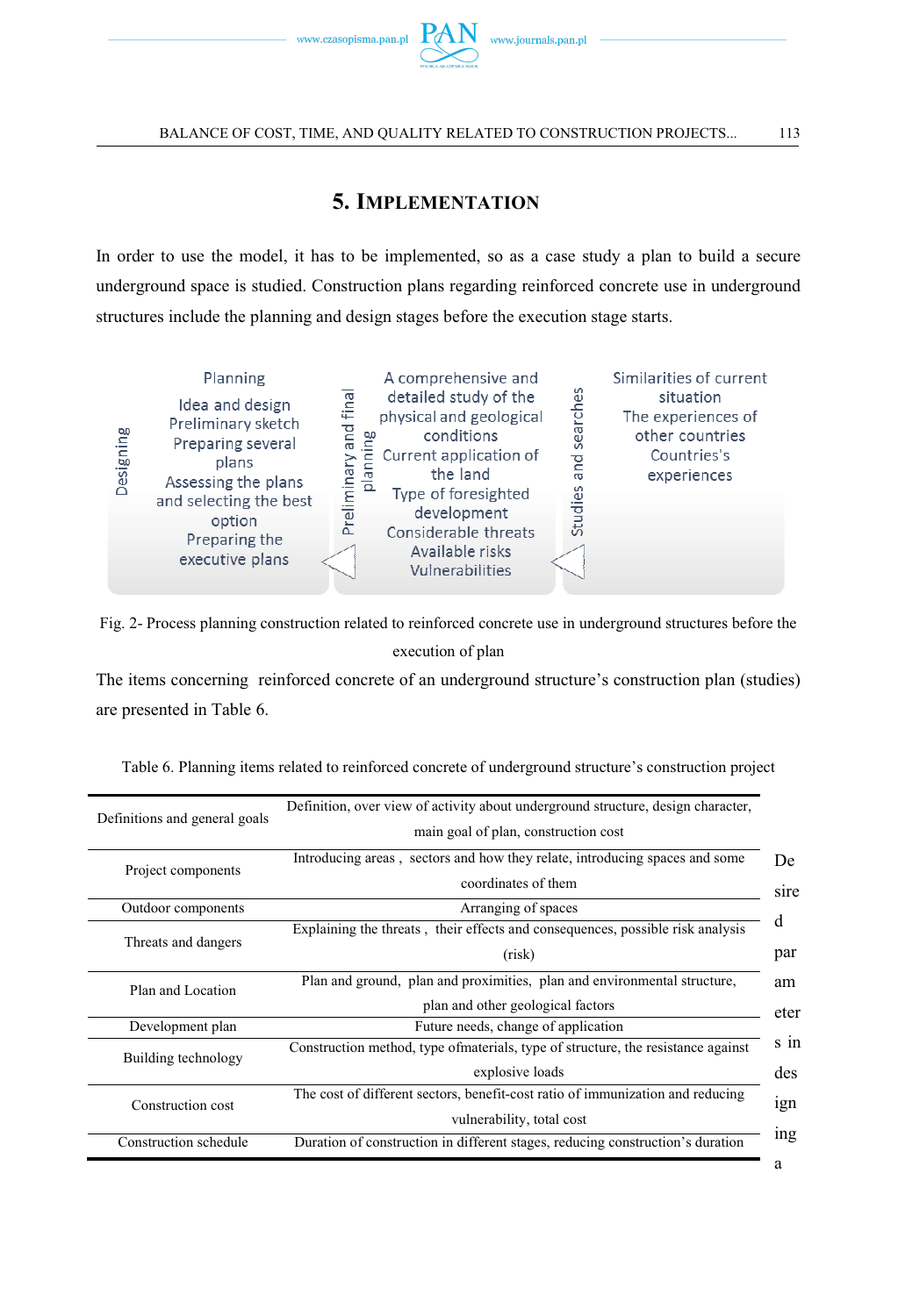

secure underground space on a large scale are categorized as follows: Access, inputs and outputs, Ergonomics, Autonomy of secure space, Ability to be restored, Safe systems of fire extinguish, Executive details, Ventilation and filtration, Interior architectural design and Structure.

Activities related to the construction project of a secure underground space are presented in Table 7. Fig. 3 also shows a graph of project activities.

| Activity       | <b>Description of Activity</b>                                                           |                                                                                                                                |  |  |  |
|----------------|------------------------------------------------------------------------------------------|--------------------------------------------------------------------------------------------------------------------------------|--|--|--|
| No.            | <b>Construction mode 1</b>                                                               | <b>Construction mode 2</b>                                                                                                     |  |  |  |
|                |                                                                                          | Constructing of areas, sectors and how they                                                                                    |  |  |  |
|                | Constructing of areas, sectors and how they<br>relate, standard arranging of spaces,     | relate, special arranging of spaces,                                                                                           |  |  |  |
| 1              | construction of nearby and neighborhood-like                                             | construction of nearby and neighborhood-like                                                                                   |  |  |  |
|                | designing of areas                                                                       | designing of areas in detail                                                                                                   |  |  |  |
|                |                                                                                          | Designing, constructing and using the plan in                                                                                  |  |  |  |
| $\overline{2}$ | Constructing the plan in accordance with                                                 | accordance with specific codes and special                                                                                     |  |  |  |
|                | standard codes and special requirements                                                  | requirements                                                                                                                   |  |  |  |
|                |                                                                                          | Designing specific accesses, entrances and                                                                                     |  |  |  |
| 3              | Designing standard accesses, entrances and                                               | exits, anticipated surge arrester, consolidation                                                                               |  |  |  |
|                | exits                                                                                    | of entrances and exits and providing enough                                                                                    |  |  |  |
|                |                                                                                          | slag                                                                                                                           |  |  |  |
|                |                                                                                          | Construction of structural design, secure                                                                                      |  |  |  |
| $\overline{4}$ | Construction of structural design, able to resist<br>service loads and accidental events | underground space requirements, resistant                                                                                      |  |  |  |
|                |                                                                                          | against explosive loads                                                                                                        |  |  |  |
| 5              | Constructing standard details                                                            | Constructing specific details and resistant<br>against explosive loads                                                         |  |  |  |
| 6              | Construction with standard materials, lower<br>retrofitting capability                   | Construction with special materials,<br>construction of special reinforced concrete<br>structure, high retrofitting capability |  |  |  |
|                |                                                                                          | High strength and anti-explosion doors and                                                                                     |  |  |  |
| 7              | Typical doors and windows                                                                | windows                                                                                                                        |  |  |  |
|                |                                                                                          | Special interior design in accordance with                                                                                     |  |  |  |
| 8              | Standard interior design                                                                 | psychological effects of safe underground                                                                                      |  |  |  |
|                |                                                                                          | spaces                                                                                                                         |  |  |  |
| 9              | Ventilation and filtration and creation of                                               | Ventilation and filtration and creating safe                                                                                   |  |  |  |
|                | favorable security                                                                       | space                                                                                                                          |  |  |  |
| 10             | Implementing requirements of secure                                                      | Dual application of underground space and                                                                                      |  |  |  |
|                | underground space with limited autonomy                                                  | full autonomy of secure underground space                                                                                      |  |  |  |
|                |                                                                                          |                                                                                                                                |  |  |  |

Table 7. Description of project activities related to a construction plan of a secure underground space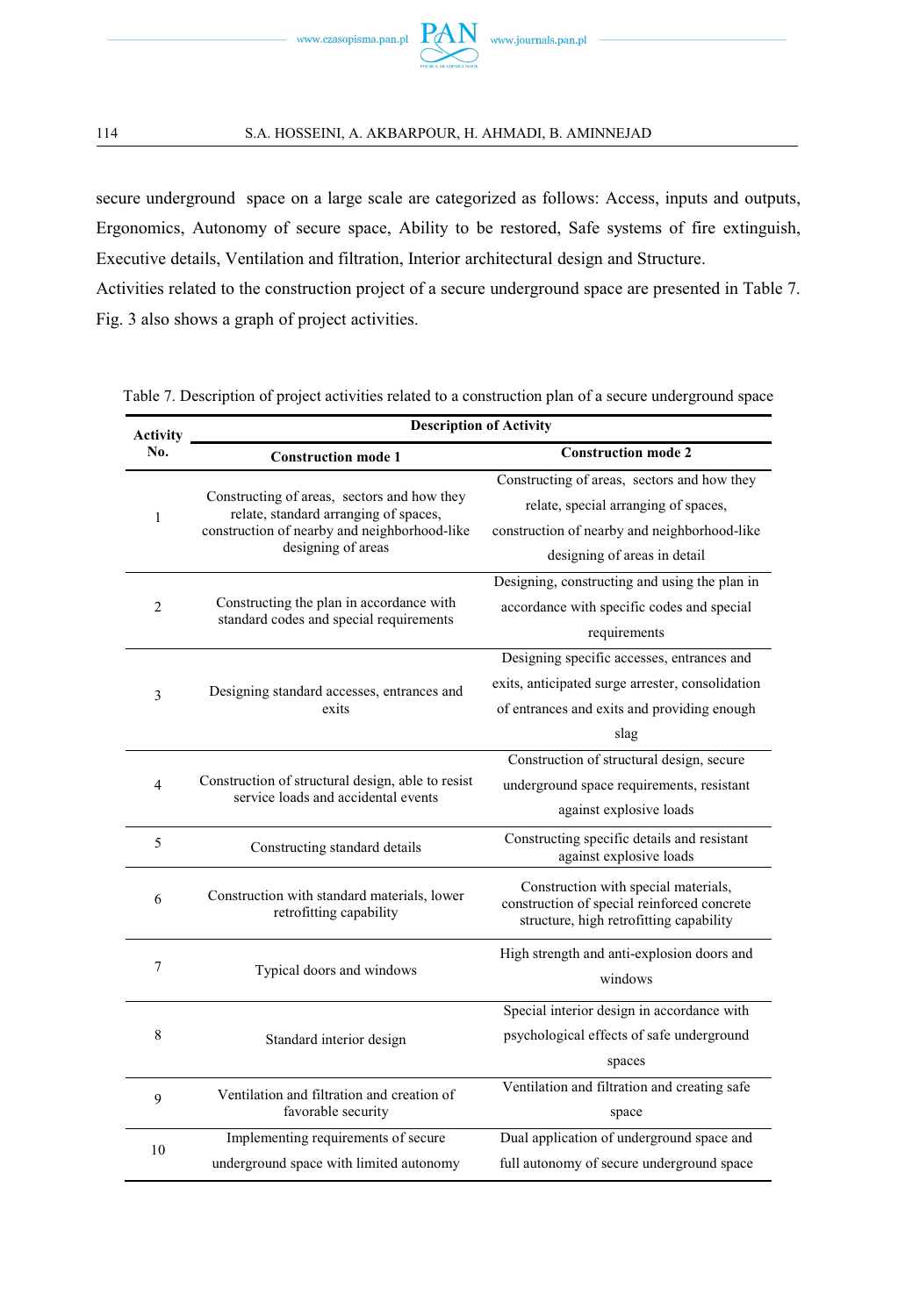



Figure 3. Graph of activities related to a construction project in a secure underground space

## **5.1. ESTIMATING THE REQUIRED MODEL PARAMETERS**

In order to establish a model to optimize the balance of cost, time, and quality, normal and intensive values of these parameters should be estimated. Also, all intensive forms of activities that are available should be determined. For this purpose, a group of five construction experts is used to determine several execution methods for activities mentioned in Table 2, and for each methodparameters related to normal and intensive values of time, cost, and quality are determined. By holding several meetings and interviews with the experts, data present in Table 8 was collected.

| <b>Activity</b> | Construction   | Normal |      |              |      |      | Intensive |  |
|-----------------|----------------|--------|------|--------------|------|------|-----------|--|
| No.             | mode           | Time   | Cost | Quality      | Time | Cost | Quality   |  |
| 1               | 1              | 100    | 64   | 1            | 85   | 120  | 0.87      |  |
|                 | $\overline{2}$ | 90     | 71   | $\mathbf{1}$ | 74   | 80   | 0.91      |  |
| $\overline{2}$  | 1              | 90     | 77   | $\mathbf{1}$ | 85   | 82   | 0.95      |  |
|                 | $\overline{2}$ | 74     | 82   | 1            | 70   | 90   | 0.82      |  |
| 3               | 1              | 50     | 45   | $\mathbf{1}$ | 42   | 52   | 0.76      |  |
|                 | $\overline{2}$ | 39     | 50   | $\mathbf{1}$ | 30   | 56   | 0.88      |  |
| $\overline{4}$  | 1              | 30     | 38   | 1            | 25   | 46   | 0.85      |  |
|                 | $\overline{2}$ | 25     | 43   | 1            | 20   | 46   | 0.77      |  |
| 5               | 1              | 30     | 19   | $\mathbf{1}$ | 26   | 25   | 0.86      |  |
|                 | $\overline{2}$ | 20     | 27   | 1            | 14   | 40   | 0.72      |  |
|                 | 1              | 30     | 33   | 1            | 27   | 38   | 0.80      |  |
| 6               | $\overline{2}$ | 25     | 36   | $\mathbf{1}$ | 19   | 42   | 0.84      |  |

Table 8. Intensive and normal cost, time, and quality of activities in different construction modes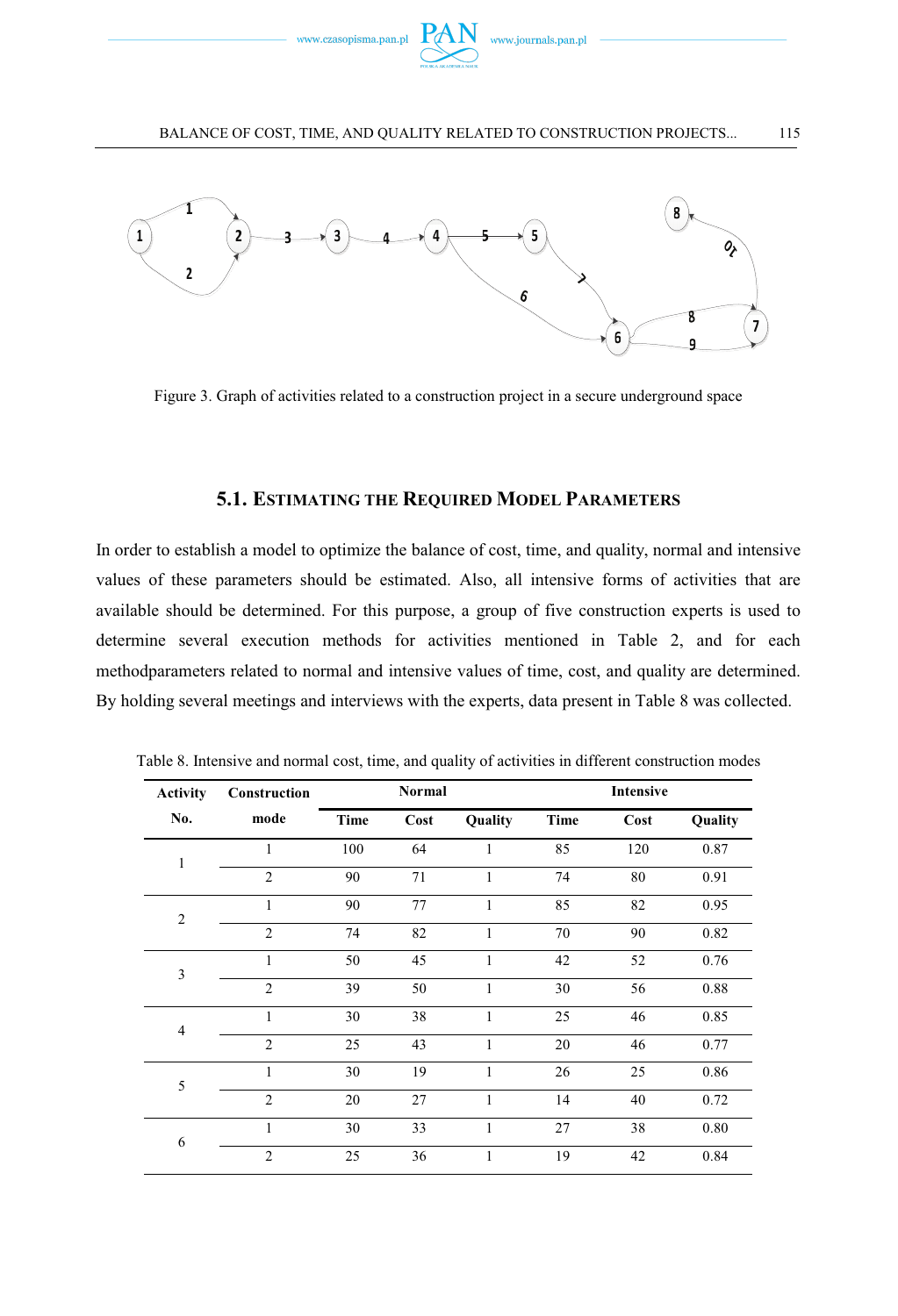

| 7  |                | 20 | 18 | 18 | 22 | 0.91 |
|----|----------------|----|----|----|----|------|
|    | $\overline{2}$ | 17 | 24 | 14 | 29 | 0.92 |
| 8  |                | 40 | 61 | 32 | 70 | 0.89 |
|    | $\overline{2}$ | 30 | 70 | 23 | 81 | 0.79 |
| 9  |                | 30 | 28 | 27 | 39 | 0.82 |
|    | 2              | 23 | 36 | 19 | 43 | 0.86 |
| 10 |                | 30 | 42 | 24 | 49 | 0.92 |
|    | $\overline{c}$ | 18 | 52 | 16 | 58 | 0.93 |

Using the mathematical model described in the previous section and the estimated parameters from Table 1, a multi-objective mathematical model to optimize the balance of cost, time, and quality is developed.

In order to solve the model, the meta-heuristic algorithm NSGA-II is used and for that purpose mathematical computation and programming software, MATLAB, is utilized. After completing the computation and modeling code by using a computer system with an Intel Core i7 processor and 8GB of RAM, after 1500 iterations in over 28 minutes optimization results are obtained - presented in Table 9.

| <b>Activity No.</b> | Construction   |                | <b>Optimal Answer</b> |         |  |
|---------------------|----------------|----------------|-----------------------|---------|--|
|                     | mode           | Time           | Cost                  | Quality |  |
| 1                   | 1              | 87             | 112.50                | 0.89    |  |
|                     | $\overline{2}$ |                |                       |         |  |
| $\overline{2}$      | 1              |                |                       |         |  |
|                     | $\overline{2}$ | 71             | 88.00                 | 0.87    |  |
| 3                   | 1              | 45             | 49.38                 | 0.85    |  |
|                     | $\overline{2}$ |                |                       |         |  |
| $\overline{4}$      | 1              | 25             | 46.00                 | 0.85    |  |
|                     | $\overline{2}$ |                |                       |         |  |
| 5                   | $\mathbf{1}$   |                |                       |         |  |
|                     | $\overline{c}$ | 18<br>20<br>18 | 31.33                 | 0.91    |  |
| 6                   | 1              |                |                       |         |  |
|                     | $\overline{2}$ |                | 41.00                 | 0.87    |  |
| 7                   | 1              |                | 22.00                 | 0.91    |  |
|                     | $\overline{2}$ |                |                       |         |  |
| 8                   | 1              |                |                       |         |  |

Table 9. Results of the model using genetic algorithm NSGA-II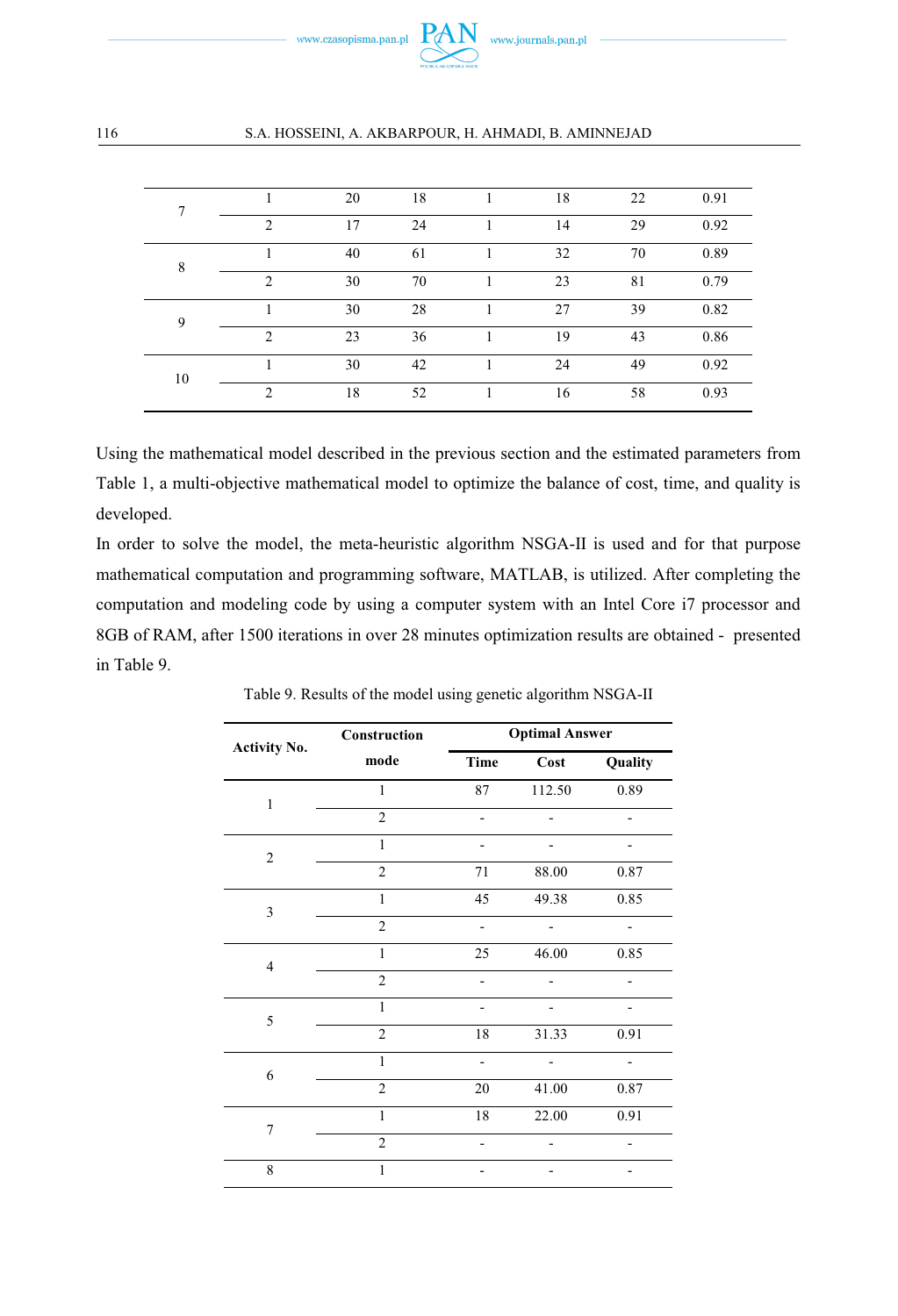

|            | $\mathfrak{D}$ | 27  | 74.71  | 0.91  |
|------------|----------------|-----|--------|-------|
| 9          |                |     |        |       |
|            | $\overline{c}$ | 22  | 37.75  | 0.97  |
| 10         |                | 25  | 47.83  | 0.93  |
|            | $\mathcal{D}$  |     |        |       |
| <b>SUM</b> |                | 358 | 550.50 | 0.896 |

The results of the model indicate that mode 1 is selected for the first activity, and based on the results it should be planned in a way where the activity is completed in 87 days, at the expense of 112.5 monetary units and with 89% quality, compared to the best possible quality. For the second activity, the second executive mode is selected as the optimum mode, and in this case the optimal time is 71 days, at a cost of 88 units and 87% quality when compared to ideal quality. Also, according to the results, the total duration of the project is 358 days, the total project cost is 550 monetary units, and the average quality of the project activities is 90%.

## **6. CONCLUSION**

Infrastructure projects require high amounts of resources and cost. A prerequisite for the success of any project is to meet certain values for the three factors of time, cost, and quality, which means finishing at a certain time, with a certain cost, and a certain quality and straying from these limits could lead to failure. To obtain an optimal balance between these three factors of a project, mathematical modeling was used in this study; a multi-objective model with three main objectives. The first objective is to minimize the time of the project or the project duration. The second objective is to minimize the total cost of the project, and the third one is to maximize the quality of the project.

The result of using such a model shows that for some activities the first execution mode and for others the second execution mode is selected, and the optimal time for each action is obtained, remaining between normal and intensive value.

According to the results of this study, these areas of focus are suggested for future research:

- Use of newer and more efficient meta-heuristic algorithms in order to achieve shorter durations in solving the problem and calculating the code, e.g. the powerful Pareto evolutionary algorithm SPEA-II

- Optimizing time, cost, and quality of projects with EPC contracts.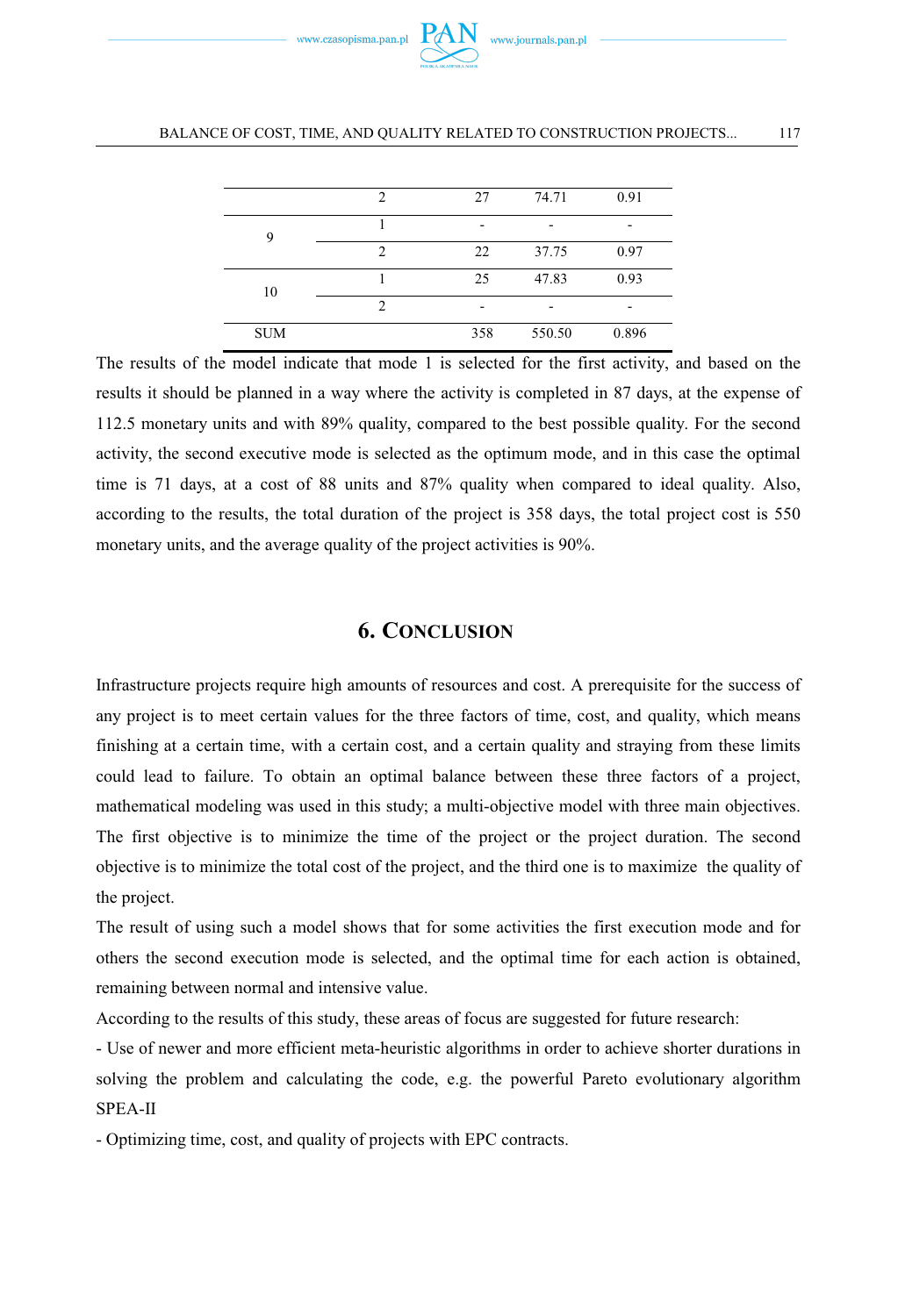## **REFERENCES**

- [1] G. Jalali and S. J. Hashemi Fesharaki, "passive defense in terms of laws and regulations," ed. Passive Defense Organization, Tehran, 2010.
- [2] A. Asgharian Jedi, " architectural requirements in sustainable civil defense," ed. martyr Beheshti University, 2007.
- [3] A. Ghani, "patterns of passive defense of industrial and research centers according to the terms of war and peace and land use," ed: Aerospace Industries Organization, Institute of martyr Chamran doctor, Tehran, 2006.
- [4] M. T. Nouroozi, " defensive security culture, Tehran," ed, 2006.
- [5] J. Movahedinia, "The fundamentals of passive defense," ed: Third Edition, Tehran's Malek Ashtar University, 2009.
- [6] R. L. Sterling and J. Carmody, "The experience with innovative underground structures at the University of Minnesota. Proc.," presented at the Int. Symp. On Unique Underground Structures, Denver, Colo, Golden , Colo: CSM Press, Colorado School of Mines,, 1990.
- [7] R. Burke, "Project management: planning and control techniques," ed. New Jersey, USA, 2013.
- [8] J. P. Clements and J. Gido, "Effective project management," ed: Evans Publishing Group 2008.
- [9] X. Zheng and Q. Mao, "Construction time-cost-cost trade-off based on genetic algorithms under resource restriction. In Communication Systems, Networks and Applications (ICCSNA)," in Second International Conference on IEEE, 2010, pp. 188-191.
- [10] M. Vanhoucke and D. Debels, "The discrete time/cost trade-off problem: extensions and heuristic procedures," Journal of Scheduling, vol. 10, pp. 311-326, 2007.
- [11] L. Shuquan and Z. Kongguo, "Research on multi-objective Optimization of lean construction project. In MultiMedia and Information Technology," in MMIT'08, International Conference on IEEE, 2008, pp. 480-483.
- [12] G. Assadipour and H. Iranmanesh, "The discreet time, cost and cost trade-off problem in project scheduling: an efficient solution method based on CellDE algorithm: general articles," South African Journal of Industrial Engineering, vol. 21, pp. 93-101, 2010.
- [13] K. Deb, A. Pratap, S. Agarwal, and T. A. M. T. Meyarivan, "A fast and elitist multiobjective genetic algorithm: NSGA-II. ," IEEE Transactions vol. 6, pp. 182-197, 2002.
- [14] J. W. Fondahl, "A non-computer approach to the critical path method for the construction industry," 1962.
- [15] W. Prager, "A structural method of computing project cost polygons," Management Science, vol. 9, pp. 394- 404, 1963.
- [16] O. Moselhi, "Schedule compression using the direct stiffness method," Canadian Journal of Civil Engineering, vol. 20, pp. 65-72, 1993.
- [17] J. E. Kelley Jr, "Critical-path planning and scheduling: Mathematical basis.," Operations research, vol. 9, pp. 296-320, 1961.
- [18] C. Hendrickson and T. Au, "Project management for construction: Fundamental concepts for owners, engineers, architects, and builders," Chris Hendrickson, 1989.
- [19] A. Pagnoni, "Project engineering: computer-oriented planning and operational decision making," Springer Science & Business Media, 2012.
- [20] J. H. Patterson and W. D. Huber, "A horizon-varying, zero-one approach to project scheduling," Management Science, vol. 20, pp. 990-998, 1974.
- [21] J. Liu and F. Rahbar, "Project time-cost trade-off optimization by maximal flow theory," Journal of construction engineering and management, vol. 130, pp. 607-609, 2004.
- [22] C. W. Feng, L. Liu, and S. A. Burns, "Stochastic construction time-cost trade-off analysis," Journal of Computing in Civil Engineering, vol. 14, pp. 117-126, 2000.
- [23] I. T. Yang, "Using elitist particle swarm optimization to facilitate bicriterion time-cost trade-off analysis," Journal of construction engineering and management, vol. 133, pp. 498-505, 2007.
- [24] L. Hong-mei, W. Zhuo-fu, and L. Hui-min, "Artificial bee colony algorithm for real estate portfolio optimization based on cost preference coefficient," in In Management Science and Engineering (ICMSE), International Conference on IEEE, 2010.
- [25] F. Jolai and G. Assadipour, "A hybrid cellular genetic algorithm for multi-objective crew scheduling problem," In Hybrid Artificial Intelligence Systems, Springer Berlin Heidelberg, pp. 359-367, 2010.
- [26] R. Shrivastava, S. Singh, and G. C. Dubey, "Multi objective optimization of time cost cost quantity using multi colony ant algorithm," International Journal of Contemporary Mathematical Sciences, vol. 7, pp. 773-784, 2012.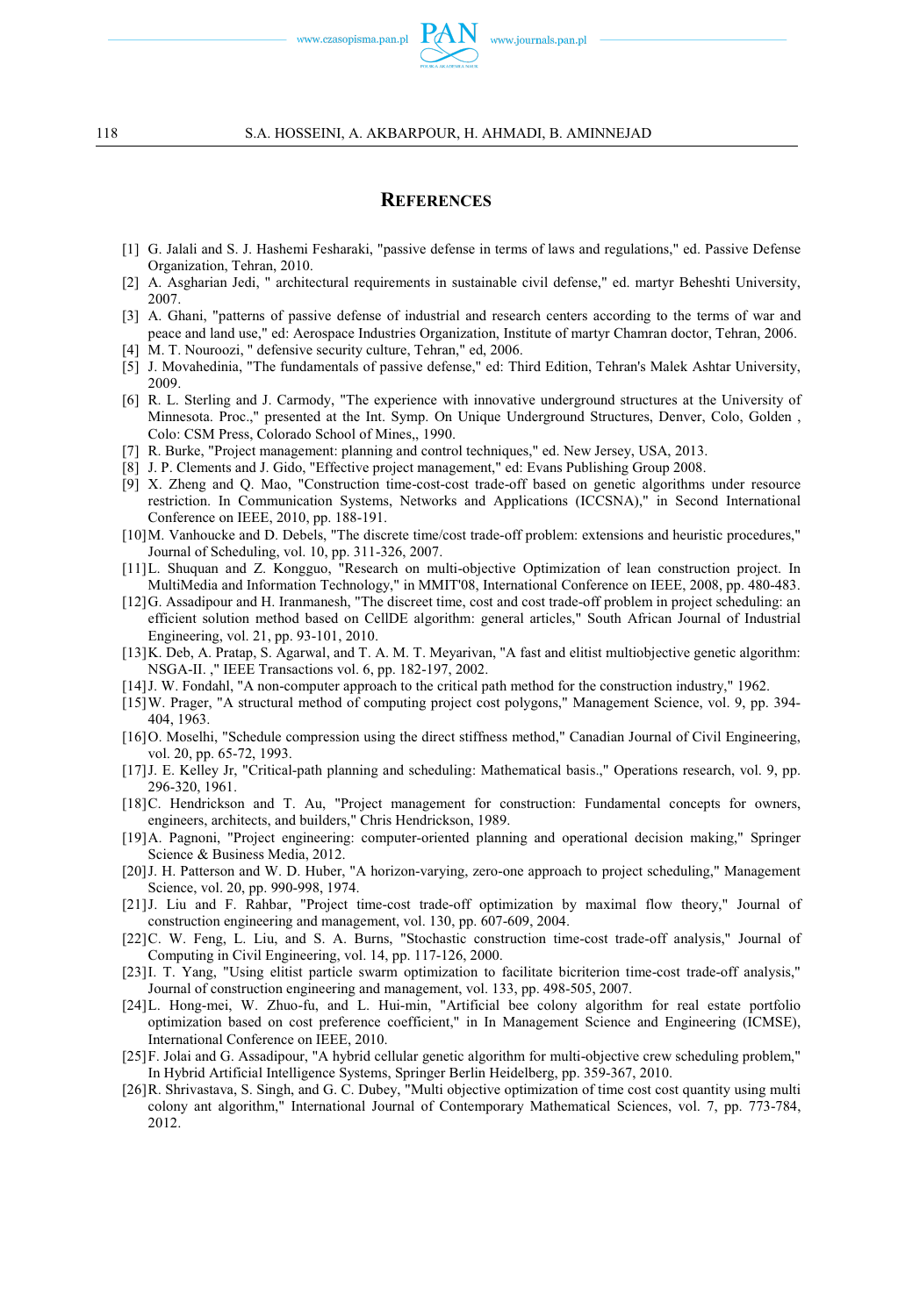

## **LIST OF FIGURES AND TABLES:**

Table 1. advantages and disadvantages of using underground spaces (Sterling and Carmody [6]).

Tabela 1. Zalety i wady stosowania przestrzeni podziemnych (Sterling i Camody [6]).

Table 2. Classification of underground space applications.

Tabela 2. Klasyfikacja zastosowań przestrzeni podziemnych.

Table 3. Model Indices.

Tabela 3. Wskaźniki modelowe.

Table 4. Model Parameters.

Tabela 4. Parametry modelu.

Table 5. Model Variables.

Tabela 5. Zmienne modelu.

Table 6. Planning items related to reinforced concrete of underground structure's construction project.

Tabela 6. Planowanie elementów zwizanych z elbetowym projektem budowy konstrukcji podziemnej.

Table 7. Description of project activities related to construction plan of a secure underground space.

Tabela 7. Opis działań projektowych związanych z planem budowy bezpiecznej przestrzeni podziemnej.

Table 8. Intensive and normal Cost, time and quality of activities in different construction modes.

Tabela 8. Intensywne i normalne koszty, czas i jakość działań w różnych trybach budowlanych.

Table 9. Results of the model using genetic algorithm NSGA-II.

Tabela 9. Wyniki modelu z użyciem algorytmu genetycznego NSGA-II.

Fig 1. Project management triangle.

Rys. 1. Trójkąt zarządzania projektem.

Fig. 2- Process about planning the construction related to reinforced concrete of underground structures before the execution of plan.

Rys. 2. Proces planowania konstrukcji zwizanej z zastosowaniem elbetu w konstrukcjach podziemnych przed realizacją planu.

Figure 3. Graph of activities related to construction project in a secure underground space.

Rys. 3. Wykres działań związanych z projektem budowlanym w bezpiecznej przestrzeni podziemnej.

*Received 14.12.2016* 

*Revised 07.11.2017*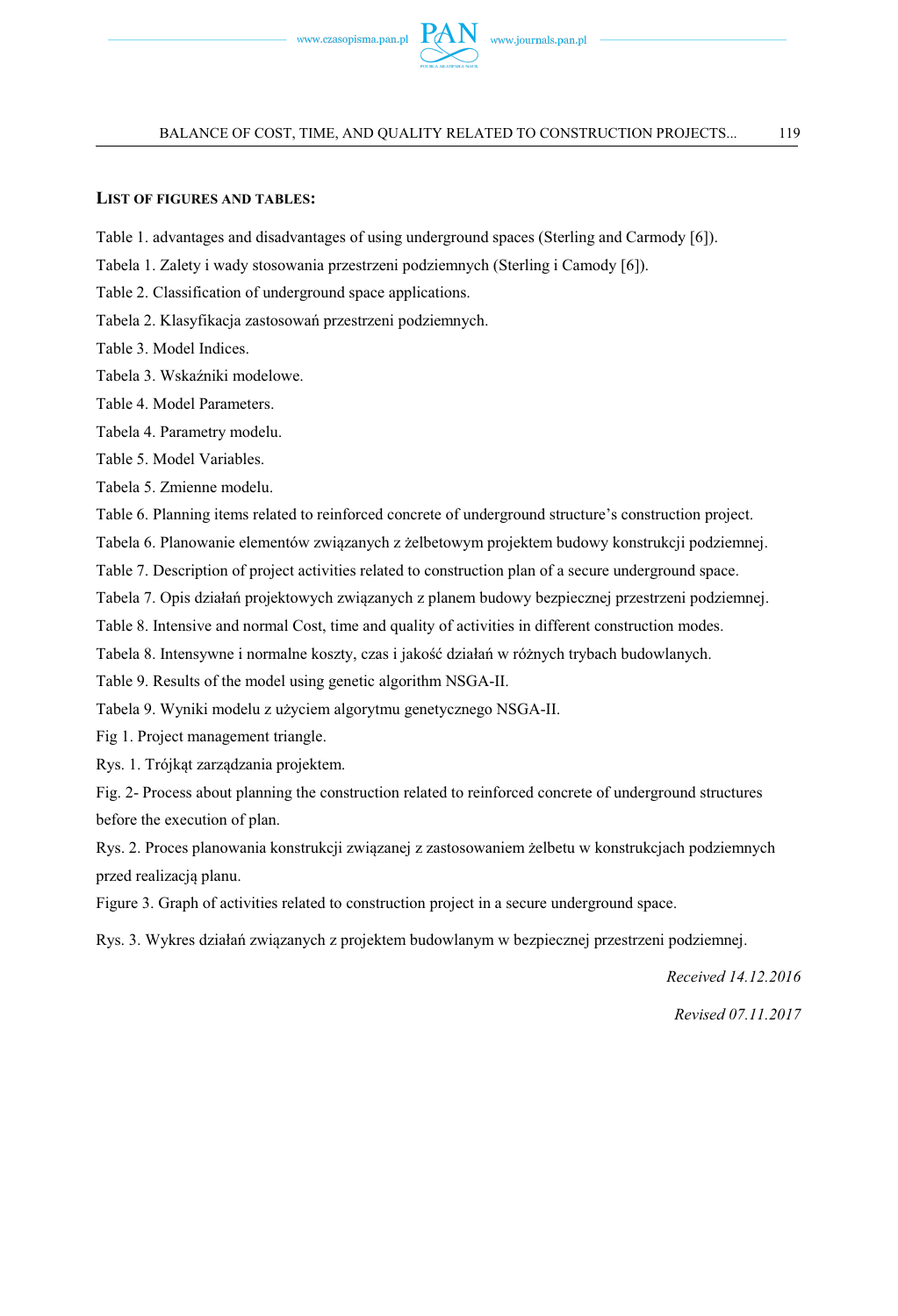

## **BILANS KOSZTÓW, CZASU I JAKO-CI W ODNIESIENIU DO PROJEKTÓW BUDOWLANYCH DOTYCZCYCH BETONU ZBROJONEGO W KONSTRUKCJACH PODZIEMNYCH Z WYKORZYSTANIEM ALGORYTMU META-HEURYSTYCZNEGO**

*Słowa kluczowe:* Konstrukcje podziemne, zarzdzanie projektem, bilans kosztów, czasu i jakoci, algorytm metaheurystyczny, algorytm genetyczny

#### **STRESZCZENIE:**

Pomysł stworzenia bezpiecznej przestrzeni ma na celu zmniejszenie lub wyeliminowanie skutków zniszczenia i promieniowania, ze wzgldu na bombardowanie klasyczne lub jdrowe i inne ataki. W przypadku ataków lotniczych zwykle używa się bomb z ogromnym potencjałem wybuchu i siłą niszczycielską, a zatem zderzenie tych bomb z celami powstaje bardzo wysoki poziom energii kinetycznej. Ta energia kinetyczna rozchodzi się jako ciśnienie i ciepło w środowisku, co może zakłócić i zniszczyć cel. Czasem ochrona przed bombardowaniami w budynkach i obiektach jest zapewniona przez modernizację zapobiegającą bezpośredniemu uderzeniu. Odbywa się to w przypadku ważnych miejsc, takich jak stanowiska dowodzenia i kluczowe elementy infrastruktury. Jednakże, w innych przypadkach, jest to nieuzasadnione z ekonomicznego punktu widzenia, dlatego też zamiast tego często wykorzystuje się podziemne lub częściowo podziemne bezpieczne przestrzenie (Movahedinia [5]).

Zarządzanie projektem to zorganizowany system służący do zarządzania zasobami, dzięki czemu projekt może być ukończony zgodnie z określoną wizją w zakresie jakości, czasu i kosztu (Burke [7]). Projekty budowlane, podobnie jak inne działania i projekty, posiadają swoje własne ograniczenia. W odniesieniu do zarządzania projektem, są to tradycyjnie ograniczenia zakresu, czasu i kosztu. Te trzy czynniki są również określane jako trójkąt zarządzania projektem, w którym każde ograniczenie określa jedną stronę trójkąta. Podobnie jak w geometrii, jeśli jedna strona ulegnie zmianie, inne strony również się zmieniają; w zarządzaniu projektem, zmiany jednego czynnika wpływają również na inne czynniki. Trójkąt zarządzania projektem można również stosować w relacjach czasu, kosztu i jakości (Clements i Gido [8]). Oznacza to, że każdy projekt posiada trzy ograniczenia, którymi są czas, koszt i zakres.

Ogólnie rzecz biorąc, kwestia równoważenia kosztu, czasu i jakości jednocześnie stara się uwzględnić trzy ważne czynniki w zarzadzaniu projektem. Łatwo zrozumieć, że kwestia ta ma charakter wieloczynnościowy i może być przedstawiana w postaci modeli o wielu celach (Shuquan i Kongguo [11]). Struktura takiego modelu zawiera wiele opcji dla każdego działania, a model próbuje wybrać te z minimalnym koszem i czasem oraz najwyższą maksymalną jakością, lecz w tym przypadku mamy do czynienia z równoważeniem selekcji, ponieważ wysoka jakość i szybkość maja swoja cene, a wykonanie kosztownego projektu może nie być możliwe. Badanie to ma na celu modelowanie problemu równoważenia kosztu, czasu i jakości w formie problemu o wielu celach, a następnie jego rozwiązanie za pomocą meta-heurystycznych algorytmów.

Algorytm genetyczny: W tym algorytmie wykorzystuje się historyczne dane w oparciu o jego dziedziczna nature. W matematycznym modelu metod genetycznych, każdy z operatorów genetycznych jest symulowany, a ich połaczenia określają naturalny proces wyboru najlepszego rozwiązania. W tej metodzie, próbka wszystkich zmiennych związanych z podejmowaniem decyzji, które wpływają na funkcję celu, jest traktowana jako element, w którym niektóre z tych próbek tworza zbiór elementów i nosza nazwe generacji próbnej w zmiennych przestrzeniach. Następnie, poprzez